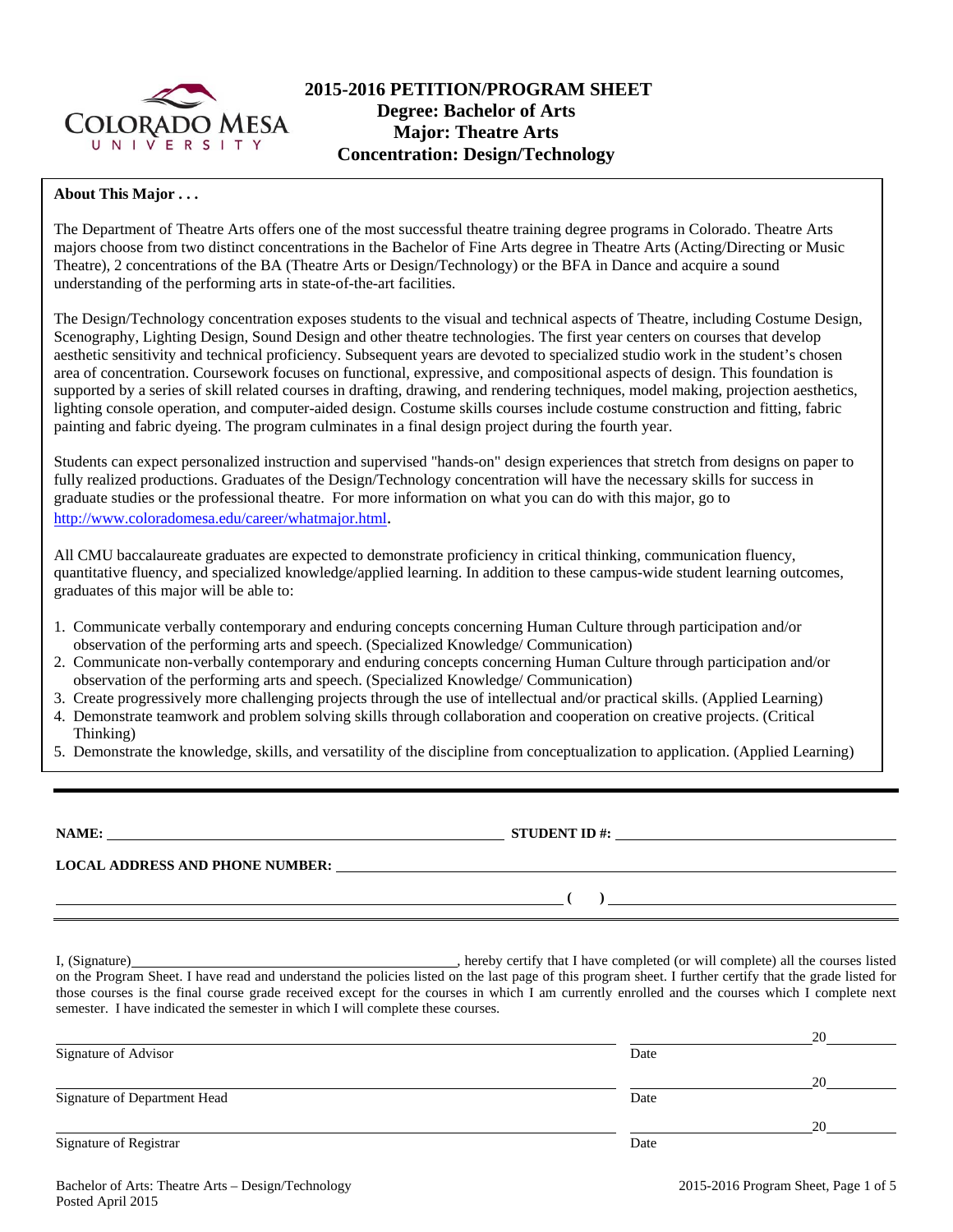## **DEGREE REQUIREMENTS:**

- 120 semester hours total (Students must complete a minimum of 30 of the last 60 hours of credit at CMU, with at least 15 semester hours in major discipline courses numbered 300 or higher).
- 40 upper division credits (A minimum of 15 taken at the 300-400 course levels within the major at CMU).
- 2.00 cumulative GPA or higher in all CMU coursework
- 2.00 cumulative GPA or higher in coursework toward the major content area
- Pre-collegiate courses (usually numbered below 100) cannot be used for graduation.
- A student must follow the CMU graduation requirements either from 1) the program sheet for the major in effect at the time the student officially declares a major; or 2) a program sheet for the major approved for a year subsequent to the year during which the student officially declares the major and is approved for the student by the department head. Because a program may have requirements specific to the degree, the student should check with the faculty advisor for additional criteria. It is the student's responsibility to be aware of, and follow, all requirements for the degree being pursued. Any exceptions or substitutions must be approved by the student's faculty advisor and Department Head.
- When filling out the program sheet a course can be used only once.
- Essential Learning Capstone should be completed between 45 and 75 hours.
- See the "Undergraduate Graduation Requirements" in the catalog for additional graduation information.

**ESSENTIAL LEARNING REQUIREMENTS** (31 semester hours): See the current catalog for a list of courses that fulfill the requirements below. If a course is an Essential Learning option and a requirement for your major, you must use it to fulfill the major requirement and make a different selection for the Essential Learning requirement.

| Course No Title                                                                                                                                                                                                                |        | Sem.hrs Grade Term/Trns |
|--------------------------------------------------------------------------------------------------------------------------------------------------------------------------------------------------------------------------------|--------|-------------------------|
| <b>English</b> (6 semester hours, must receive a grade of "C" or better and<br>must be completed by the time the student has 60 semester hours.)<br><b>ENGL 111 English Composition</b><br><b>ENGL 112 English Composition</b> | 3<br>3 |                         |
| <b>Math MATH 110 or higher</b> (3 semester hours, must receive a grade of<br>"C" or better, must be completed by the time the student has 60 semester<br>hours.)<br>MATH 1                                                     |        |                         |
| <b>Humanities</b> (3 semester hours)                                                                                                                                                                                           |        |                         |
| Social and Behavioral Sciences (6 semester hours)                                                                                                                                                                              |        |                         |
| <b>Natural Sciences</b> (7 semester hours, one course must include a lab)                                                                                                                                                      |        |                         |
|                                                                                                                                                                                                                                |        |                         |

#### **History** (3 semester hours) HIST \_\_\_\_ \_\_\_\_\_\_\_\_\_\_\_\_\_\_\_\_\_\_\_\_\_\_\_\_ \_\_\_\_ \_\_\_\_\_ \_\_\_\_\_\_\_\_

Course No Title Sem.hrs Grade Term/Trns

**Fine Arts** (3 semester hours)

# **WELLNESS REQUIREMENT** (2 semester hours)

| <b>KINE 100</b> | <b>Health and Wellness</b> |  |  |
|-----------------|----------------------------|--|--|
| KINA 1          |                            |  |  |

\_\_\_\_\_\_ \_\_\_\_ \_\_\_\_\_\_\_\_\_\_\_\_\_\_\_\_\_\_\_\_\_\_\_\_ \_\_\_\_ \_\_\_\_\_ \_\_\_\_\_\_\_\_

## **ESSENTIAL LEARNING CAPSTONE** (4 semester hours)

| ESSL 290 | <b>Maverick Milestone</b>          |  |
|----------|------------------------------------|--|
|          | (see English $\&$ math pre-reqs) 3 |  |
| ESSL 200 | Essential Speech (co-requisite) 1  |  |

### **FOUNDATIONS COURSES** (18semester hours) Two **consecutive**

classes in the **same** foreign language. Must receive a grade of "C" or better.

| FLA             |                                                                 |  |
|-----------------|-----------------------------------------------------------------|--|
| FLA             |                                                                 |  |
| <b>THEA 130</b> | Script Analysis                                                 |  |
| <b>THEA 153</b> | Acting I: Beginning Acting                                      |  |
| <b>THEA 243</b> | Theatre Practice: Scene Const. 3                                |  |
| THEA 260        | Costume Construction 1                                          |  |
|                 | (Students must take these Theatre courses prior to their Junior |  |

**(Students must take these Theatre courses prior to their Junior Year)** 

**THEATRE ARTS Design/Technical Concentration** (52 Semester

| Hours)          |                                             |   |  |
|-----------------|---------------------------------------------|---|--|
| <b>THEA 117</b> | Play Production                             |   |  |
| THEA 118        | <b>Play Production</b>                      |   |  |
| <b>THEA 142</b> | Make-Up or                                  |   |  |
| <b>THEA 143</b> | Costuming                                   | 3 |  |
| <b>THEA 145</b> | Introduction to Dramatic Lit                | 3 |  |
| <b>THEA 217</b> | <b>Play Production</b>                      |   |  |
| THEA 218        | <b>Play Production</b>                      |   |  |
| <b>THEA 244</b> | <b>Beginning Lighting</b>                   | 3 |  |
| <b>THEA 317</b> | <b>Play Production</b>                      |   |  |
| THEA 318        | <b>Play Production</b>                      |   |  |
| <b>THEA 322</b> | <b>Stage Management</b>                     | 3 |  |
| THEA 331        | Theatre History I: 400 B.C.                 |   |  |
|                 | to 1642                                     | 3 |  |
| THEA 332        | Theatre History II: From 1642               |   |  |
|                 | to the Present                              | 3 |  |
| <b>THEA 417</b> | <b>Play Production</b>                      |   |  |
| THEA 418        | <b>Play Production</b>                      |   |  |
|                 | THEA 445 or 446 Senior Tech/Des. Capstone 3 |   |  |
|                 |                                             |   |  |

### **Select 9 semester hours from the Design/Tech Emphasis Options THEA 143, 343, 344, 360, 400:**

| .      |  |  |
|--------|--|--|
| 11 H H |  |  |
| . .    |  |  |
|        |  |  |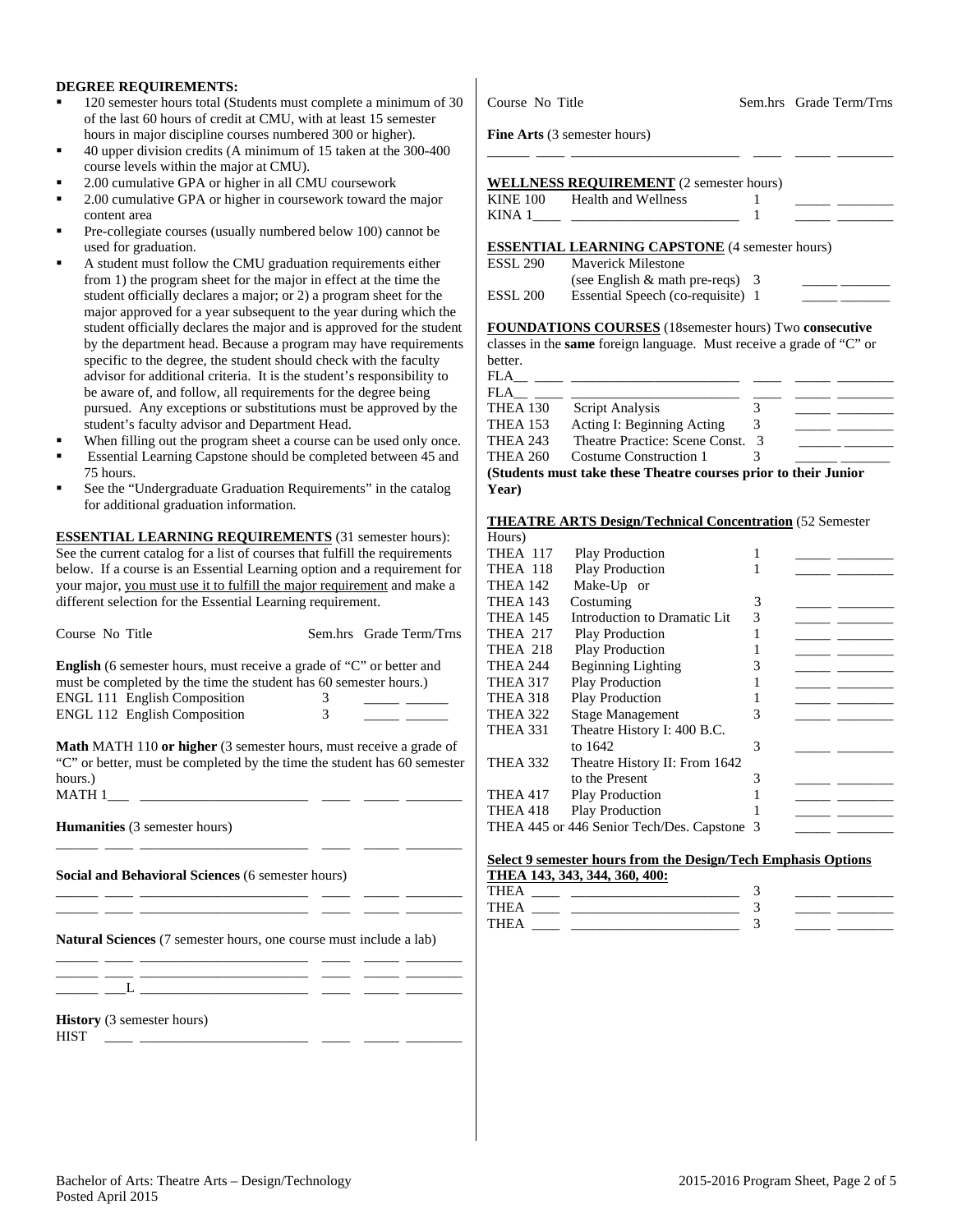| Course No Title                    |                                                               | Sem.hrs Grade Term/Trns                                                   |                                    |                                                                                                                                                          |                         |
|------------------------------------|---------------------------------------------------------------|---------------------------------------------------------------------------|------------------------------------|----------------------------------------------------------------------------------------------------------------------------------------------------------|-------------------------|
|                                    |                                                               | Select 8 semester hours from the Performance Options (see below):         |                                    | <b>General Electives</b> (All college level courses appearing on your final<br>transcript, not listed above that will bring your total semester hours to |                         |
|                                    |                                                               |                                                                           |                                    | 120 hours.) (10 semester hours; additional upper division hours may be                                                                                   |                         |
|                                    |                                                               |                                                                           | needed.)                           |                                                                                                                                                          |                         |
|                                    |                                                               |                                                                           | Course No Title                    |                                                                                                                                                          | Sem.hrs Grade Term/Trns |
|                                    |                                                               |                                                                           |                                    |                                                                                                                                                          |                         |
|                                    |                                                               |                                                                           |                                    |                                                                                                                                                          |                         |
|                                    |                                                               |                                                                           |                                    |                                                                                                                                                          |                         |
|                                    |                                                               |                                                                           |                                    |                                                                                                                                                          |                         |
|                                    |                                                               |                                                                           |                                    |                                                                                                                                                          |                         |
|                                    |                                                               | Select 6 semester hours from Design/Technology Support Courses            |                                    |                                                                                                                                                          |                         |
| (see below):                       |                                                               |                                                                           |                                    |                                                                                                                                                          |                         |
|                                    |                                                               |                                                                           |                                    |                                                                                                                                                          |                         |
|                                    |                                                               |                                                                           |                                    |                                                                                                                                                          |                         |
|                                    |                                                               |                                                                           |                                    |                                                                                                                                                          |                         |
| Course No Title                    |                                                               | Sem.hrs Grade Term/Trns                                                   |                                    |                                                                                                                                                          |                         |
|                                    |                                                               | <b>THEATRE ARTS – Design/Technology Concentration</b> (52 Semester Hours) |                                    |                                                                                                                                                          |                         |
|                                    |                                                               |                                                                           |                                    |                                                                                                                                                          |                         |
|                                    | Select 8 semester hours from the following Performance        |                                                                           |                                    |                                                                                                                                                          |                         |
| <b>Options:</b>                    |                                                               |                                                                           |                                    |                                                                                                                                                          |                         |
|                                    | THEA 119, 120, 219, 220, 319, 320, 419, 420 Tech Performance  |                                                                           |                                    |                                                                                                                                                          |                         |
|                                    | THEA 147, 148, 247, 248, 347, 348, 447, 448 Drama Performance |                                                                           |                                    |                                                                                                                                                          |                         |
|                                    | DANC 157, 257, 357 Dance Performance                          |                                                                           |                                    |                                                                                                                                                          |                         |
|                                    | Select 6 semester hours from the following Design/Technology  |                                                                           |                                    | Select 9 semester hours from the following                                                                                                               |                         |
| <b>Support Courses:</b>            |                                                               |                                                                           | <b>Emphasis Options:</b>           |                                                                                                                                                          |                         |
| <b>ARTE 101</b><br><b>ARTE 102</b> | Two-Dimensional Design (3)<br>Three-Dimensional Design (3)    |                                                                           | <b>THEA 143</b><br><b>THEA 343</b> | Costuming (3)                                                                                                                                            |                         |
| <b>ARTS 151</b>                    | Foundation Drawing (3)                                        |                                                                           | <b>THEA 344</b>                    | Scene Design (3)<br>Advanced Stage Lighting (3)                                                                                                          |                         |
| <b>ARTG 215</b>                    | Graphic Design I (3)                                          |                                                                           | <b>THEA 360</b>                    | Costume Construction II (3)                                                                                                                              |                         |

| THEA 401        | Career Preparation (3)                                        |
|-----------------|---------------------------------------------------------------|
| <b>THEA 499</b> | Internship $(3-9)$                                            |
|                 | OR any other Design/Technology Course                         |
|                 |                                                               |
|                 | Students are required to participate in exit examination and  |
|                 | other programs deemed necessary to comply with college        |
|                 | accountability requirements. All degree requirements must be  |
|                 | completed as described above. Any exceptions or substitutions |
|                 | must be recommended in advance by the faculty advisor and     |

**approved by the Department Head. General Electives:** (10 semester hours) Additional upper division

may be needed

ARTS 251 Life Drawing (3)

THEA 381 Directing I (3)

ARTS 291 Beginning Acrylic Painting (3)

| <b>THEA 117</b> | Play Production (1)           | THEA 332 Theatre History II (3)               |
|-----------------|-------------------------------|-----------------------------------------------|
| THEA 118        | Play Production (1)           | THEA 417 Play Production (1)                  |
| <b>THEA 142</b> | Make-Up                       | THEA 418 Play Production (1)                  |
|                 | Or THEA 143 Costuming (3)     | THEA 445 or 446 Senior Tech/Des. Capstone (3) |
| <b>THEA 145</b> | Introduction to Drama Lit (3) |                                               |
| <b>THEA 217</b> | Play Production (1)           |                                               |
| THEA 218        | Play Production (1)           |                                               |
| <b>THEA 244</b> | Beginning Lighting (3)        |                                               |
| THEA 317        | Play Production (1)           |                                               |
| THEA 318        | Play Production (1)           |                                               |
| THEA 322        | Stage Management (3)          |                                               |
| <b>THEA 331</b> | Theatre History I (3)         |                                               |
|                 |                               |                                               |

ARTG 215 Graphic Design I (3) THEA 360<br>ARTS 221 Metalsmithing (3) THEA 400

Sound Design for Theatre (3)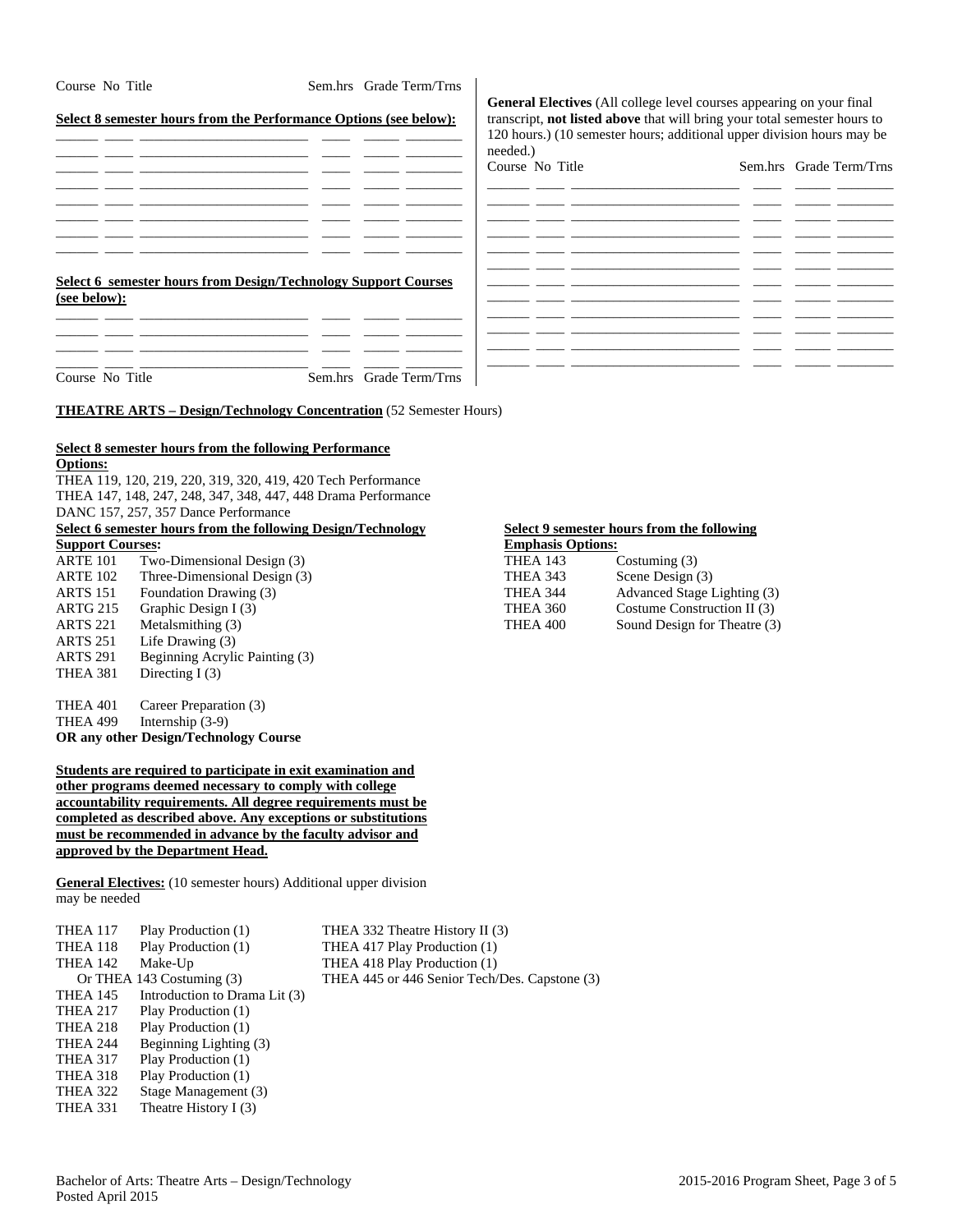# **SUGGESTED COURSE SEQUENCING FOR A MAJOR IN THEATRE – Design/Technology**

This is a recommended sequence of course work. Certain courses may have prerequisites or are only offered during the Fall or Spring semesters. It is the student's responsibility to meet with the assigned advisor and check the 2 year course matrix on the website for course availability.

# **FRESHMAN YEAR**

| <b>Fall Semester</b>     |                                              | <b>Hours</b> | <b>Spring Semester</b> |                                           | <b>Hours</b> |
|--------------------------|----------------------------------------------|--------------|------------------------|-------------------------------------------|--------------|
| ENGL 111                 | <b>English Composition</b>                   |              | <b>ENGL 112</b>        | <b>English Composition</b>                | 3            |
| MATH XXX (110 or higher) |                                              |              | <b>KINE 100</b>        | <b>Health and Wellness</b>                |              |
| <b>KINA</b>              | Activity                                     |              | THEA 118               | <b>Play Production</b>                    |              |
| THEA 117                 | <b>Play Production</b>                       |              | THEA 130               | Script Analysis (Foundation)              | 3            |
| <b>THEA 153</b>          | Acting I: Beginning Acting (Foundation)      | 3            | <b>THEA 145</b>        | Introduction to Dramatic Literature       | 3            |
| <b>THEA 243</b>          | Theatre Practice/Scene Const. (Foundation) 3 |              | <b>THEA 260</b>        | Costume Construction I (Foundation)       | 3            |
|                          | Performance Option (THEA 119 Recommended)    |              |                        | Performance Option (THEA 120 Recommended) |              |
|                          |                                              | 15           |                        |                                           | 15           |

# **SOPHOMORE YEAR**

| <b>Fall Semester</b>                      |                          | <b>Hours</b> | <b>Spring Semester</b>                                 | <b>Hours</b>  |
|-------------------------------------------|--------------------------|--------------|--------------------------------------------------------|---------------|
| <b>Essential Learning</b>                 | Natural Science with Lab | 4            | Social/Behavioral Science<br><b>Essential Learning</b> |               |
| FLA_Foreign Language (Foundation)         |                          |              | Social/Behavioral Science<br><b>Essential Learning</b> |               |
| THEA 142                                  | Make-up or               |              | FLA_Foreign Language (Foundation)                      |               |
| <b>THEA 143</b>                           | Costuming                |              | <b>Emphasis Option</b>                                 | $\mathcal{F}$ |
| <b>THEA 217</b>                           | <b>Play Production</b>   |              | THEA 218<br><b>Play Production</b>                     |               |
| Design/Technology Emphasis Option         |                          |              | Beginning Lighting<br><b>THEA 244</b>                  |               |
| Performance Option (THEA 219 Recommended) |                          |              | Performance Option (THEA 220 Recommended)              |               |
|                                           |                          |              |                                                        | 14            |

# **JUNIOR YEAR**

| <b>Fall Semester</b>                      |                                  | <b>Hours</b> | <b>Spring Semester</b>                    |                                             | <b>Hours</b> |
|-------------------------------------------|----------------------------------|--------------|-------------------------------------------|---------------------------------------------|--------------|
| <b>ESSL 290</b>                           | <b>Maverick Milestone</b>        |              | <b>Essential Learning Humanities</b>      |                                             | 3            |
| <b>ESSL 200</b>                           | <b>Essential Speech</b>          |              | <b>Essential Learning Natural Science</b> |                                             | 3            |
| <b>THEA 317</b>                           | <b>Play Production</b>           |              | THEA 318                                  | <b>Play Production</b>                      |              |
| <b>THEA 331</b>                           | Theatre History I: 400BC to 1642 | 3            | <b>THEA 322</b>                           | <b>Stage Management</b>                     | 3            |
| Design/Technology Emphasis Option         |                                  |              | <b>THEA 332</b>                           | Theatre Hist II: From 1642 to the Present 3 |              |
| Design/Technology Support Courses         |                                  |              |                                           | Performance Option (THEA 320 Recommended)   |              |
| Performance Option (THEA 319 Recommended) |                                  |              |                                           |                                             | 17           |
|                                           |                                  | 15           |                                           |                                             |              |

## **SENIOR YEAR**

| <b>Fall Semester</b>                      |                                              | <b>Hours</b> | <b>Spring Semester</b>            |                                               | <b>Hours</b> |
|-------------------------------------------|----------------------------------------------|--------------|-----------------------------------|-----------------------------------------------|--------------|
| <b>Essential Learning Fine Arts</b>       |                                              |              | <b>Essential Learning History</b> |                                               |              |
| <b>THEA 417</b>                           | <b>Play Production</b>                       |              | THEA 418                          | <b>Play Production</b>                        |              |
| <b>THEA 445</b>                           | Senior Design/Tech Cap. (fall or spring) (3) |              | THEA 446                          | Senior Design/Tech. Cap. (fall or spring) (3) |              |
|                                           | Design/Technology Emphasis Option            |              | Elective or minor                 |                                               |              |
| Design /Technology Support Course         |                                              |              |                                   | Performance Option (THEA 420 Recommended)     |              |
| Elective or minor                         |                                              |              |                                   |                                               | 12-15        |
| Performance Option (THEA 419 Recommended) |                                              |              |                                   |                                               |              |
|                                           |                                              | 14-17        |                                   |                                               |              |

## **Design/Technology Emphasis Options – Select 9 from:** THEA 143, 343, 344, 360, 400

**Performance Options – Select 8 from**: THEA 119, 120, 219, 220, 319, 320, 419, 420 **OR** THEA 147, 148, 247, 248, 347, 348, 447, 448 **OR** DANC 156, 256, 356

**Select 6 Design/Technology Support Options:** ARTE 101, 102, 151, 221, 251, 292 ARTG 215, THEA 381, 401, 499, **OR** any other Design/Technology Course